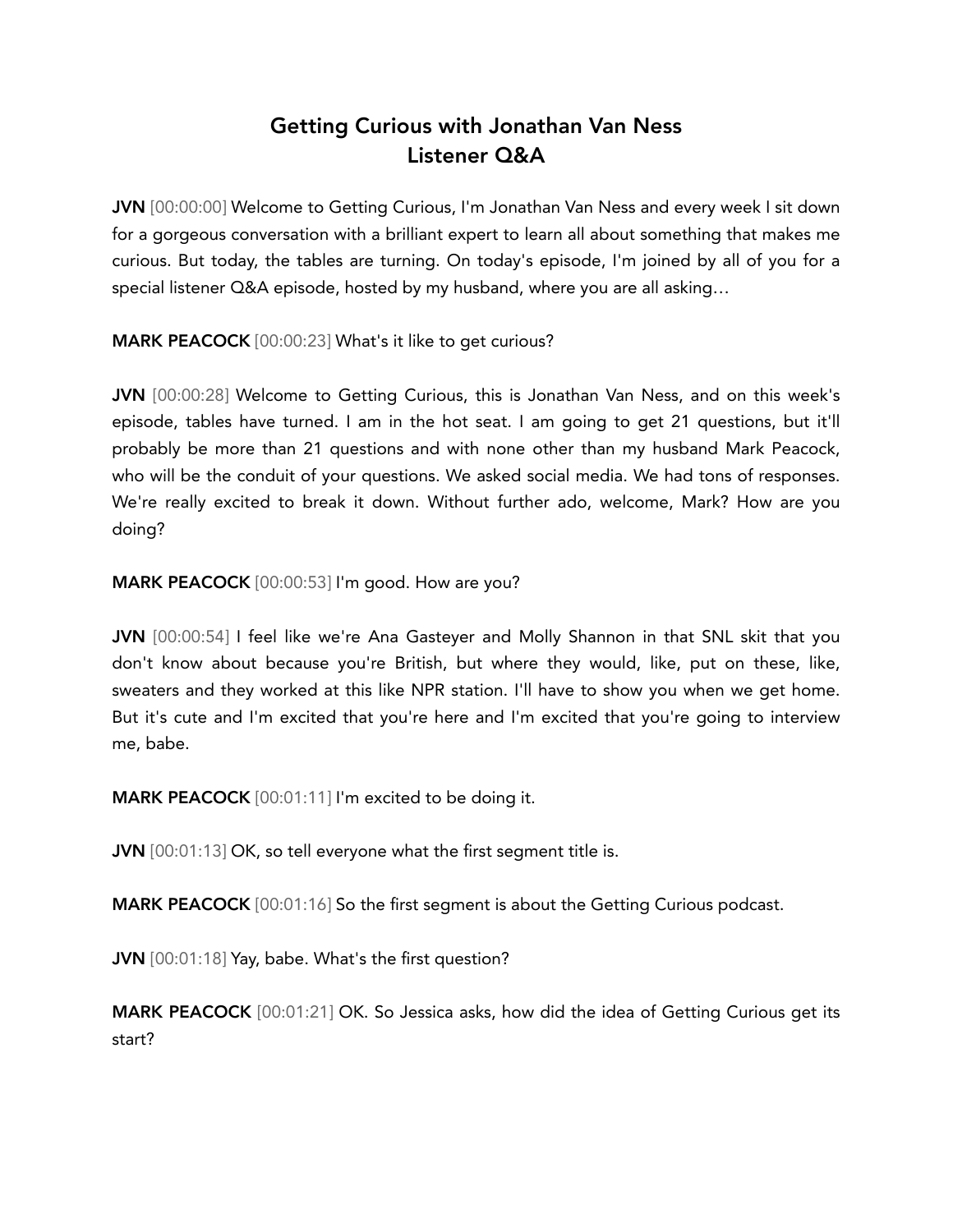JVN [00:01:26] It's been six years. It's, it's such a long time that we've been going. But it, it really started with in the beginning, it was myself and a sound engineer and we did everything. So I was like the producer. I was the idea maker. And really, I wanted to create something that was really creative and didn't have a lot of oversight as far as, like, "Yes, you can ask that question. No, you can't ask that question. So it was really just a very, like, creative idea that I had in my head where I wanted to explore things I was curious about. I wanted to do it in a way that I was new to, which at the time was podcasting. And so that was really kind of how it got started. But really, at the beginning, it was definitely nobody flocking to me and me booking so many people and like, you know, finding, emailing, like, 15 people that were, like, historians of Islam. I also, like, interviewed my cousin about Diva Cups. I think that was, like, the third one I did. It was about, like, different menstrual cycles, which is so typical for you to talk to your first cousin about. But it actually was a really good episode because my cousin's amazing and she is brilliant and has worked so hard to bring advocacy and equity to people in her life. So I'm really proud of how the, of how the podcast started and what I was able to accomplish, and it's actually how long it's gone.

MARK PEACOCK [00:02:41] OK, so Meghan asks, do you have a giant list of topics for the show? And how do you decide what do you want to learn about first?

JVN [00:02:49] So for the podcast, it's, like, I have notes and folders and, like, running lists of things I'm always thinking about. I have an amazing production team for Getting Curious the podcast, which is really helpful. For the show, it was, like, we had three weeks for preproduction, so it was, like, nine of us thinking about all of these different ideas and then thinking about what did we have access to in Manhattan to create the series, knowing that traveling was not going to be an option with the coronavirus pandemic and knowing that, you know, traveling in experts was going to be difficult, if not impossible. So of the questions that we came up with which, you know, the guiding light for all of Getting Curious and the TV show and the podcast is that I really need to be curious about it and like, really want to learn about it. So once we had all of these ideas, it was about figuring out what we could accomplish in New York City, or, like, the northeastern corridor because we were really, like, very local. And that was kind of how we decided what to pursue for the TV show.

MARK PEACOCK [00:03:46] Jane asks: I'm curious about how you seem to have a nonjudgmental curiosity when interviewing your guests. How do you remain present and open with the people you're interviewing?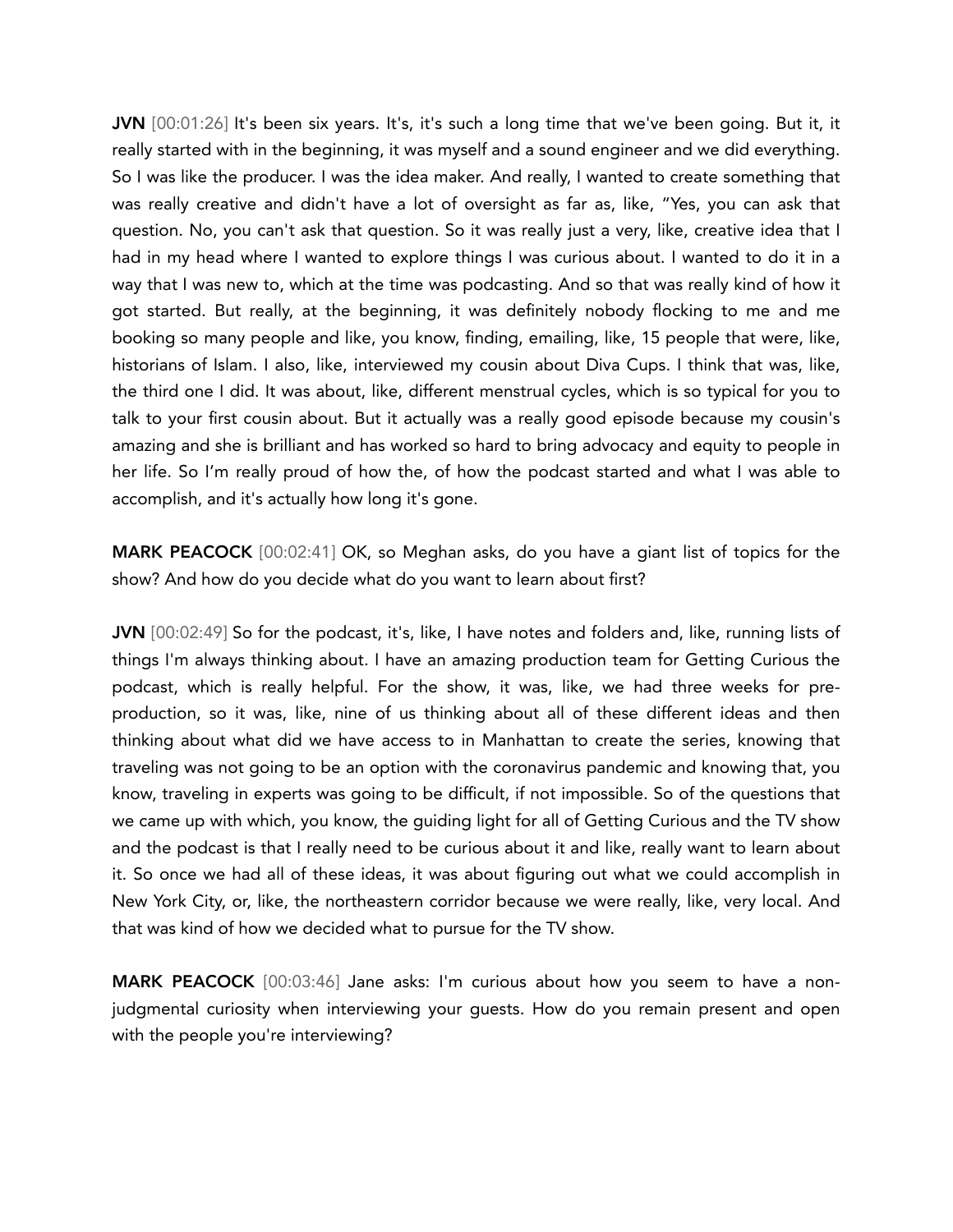JVN [00:03:57] I think that it's really hard for us to give something, as RuPaul says, that we don't have. It's something we also talk about in program. And so if you're constantly judging yourself and you're not in a place of acceptance with yourself, it's going to be really difficult to interview people and stay present with anyone when you're asking them questions. So I think it's from having a good relationship with myself where I'm, like, I've had good practice with meditation and therapy and yoga to like, not judge my thoughts as I have them and to try to, like, realize that I'm not my thoughts. I'm, like, the observer of my thoughts. So just, like, when I'm interviewing someone, if they are saying stuff that either, you know, is hurtful or, like, offensive, which doesn't happen too often, at least on my show. But in general, when I'm having a conversation with someone, I'm trying to recognize their humanity and not necessarily, like, what it is that I'm hearing them say because I always will try to meet someone where we have common ground, which is that, like, we're both humans. Even if I am diametrically opposed to your views. And that's something I think that I'm really good at from doing hair because I've had to do so many different types of people over my career, and I come from a very conservative place, so I'm able to be patient with people. But I think that in order for us to better our relationship with others, we first have to better our relationship with ourselves.

MARK PEACOCK [00:05:20] And so, the next question, it can relate to the podcast, but also to the TV show. Are there any topics that you're curious about that you haven't been able to find an expert on? Or were there ones in the TV show that you weren't able to find for a specific topic?

JVN [00:05:36] You know, at least for the TV show, specifically, it would have been nice for the snacks episode to be able to share more experts' opinions from, like, a Health At Any Size perspective or from an intuitive eating perspective. Those are kind of mediums and modalities of healing that I've only really learned more about since wrapping filming, which is annoying. But we're looking now for lots of people, and I'm also just taking more time to kind of learn and do more of my due diligence and more of my research on those issues. But in the moment, we've really been able to find, I think, incredible experts and incredible guests that have really generously shared their scholarship and their expertise with us, you know, across the show and the, and the podcast. Which I'm really incredibly proud of because I think, you know, in TV especially, we're so used to these, like, certain formulas and we in Getting Curious, the podcast and the TV show have really tried to break that mold, and that is platforming other people with expertise from academia that would really, we wouldn't get to interact with outside of an educational, like, classroom-driven place. And I think it's really special that especially in Getting Curious, the TV show that we were able to bring people that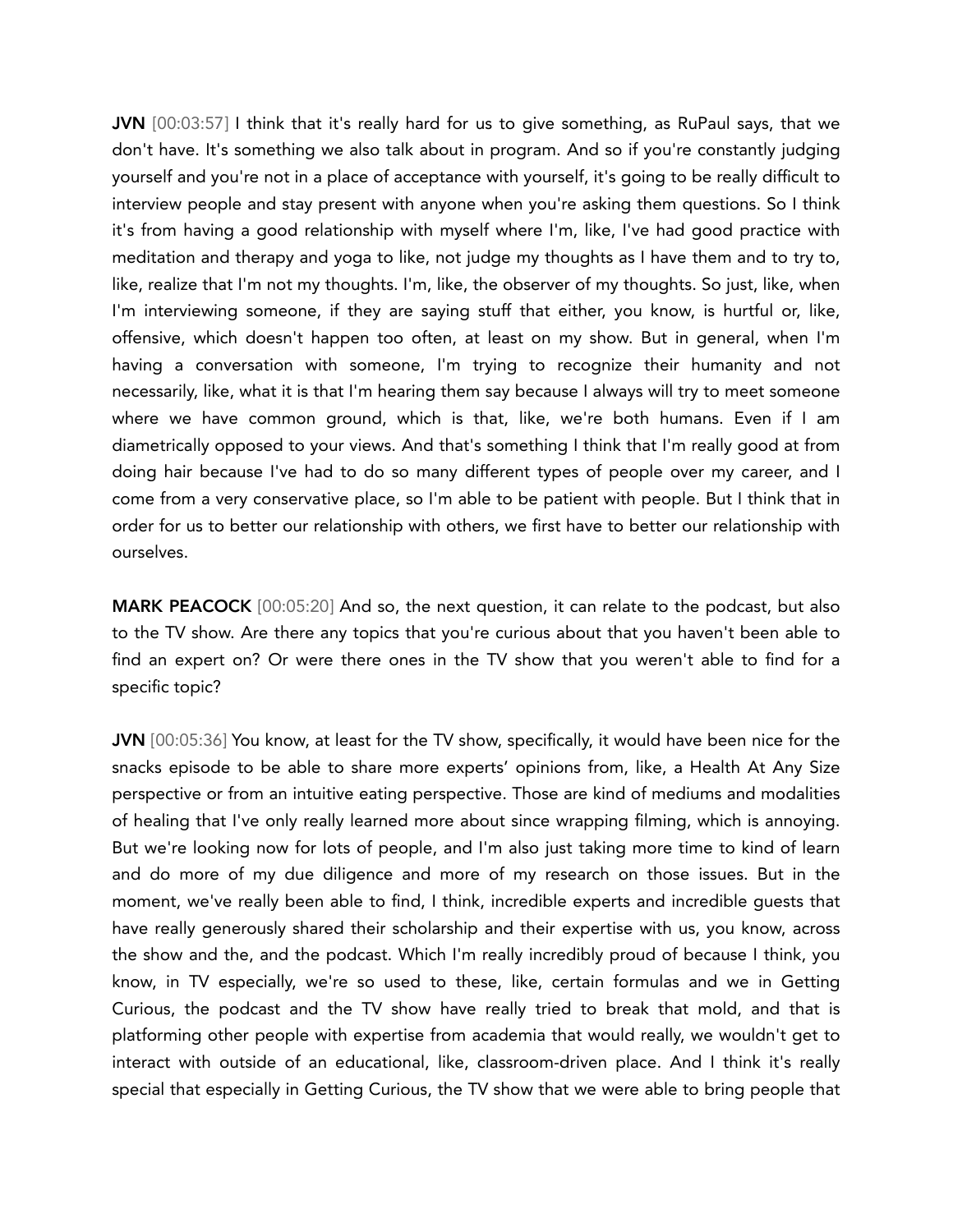do such incredible work out from their classrooms and their museums and bring them into our living room, which I think is really special.

MARK PEACOCK [00:07:08] Yeah. So I feel I know the answer to this one. So Sam would love to know: is that gorgeous apartment with all the colorful furniture yours or someone else's or a set created for the show?

JVN [00:07:22] That was a set, created for our show. It was a gorgeous loft space in Manhattan that we rented out and dressed to be the set. Although that gorgeous piece of artwork that's behind the bed in the show is now in my house. That was by our incredible friend and former guest of Getting Curious A'Driane Nieves. I love that piece so much. I'm so happy that it's mine now, but I was really impressed with the personality that we were able to create in that set, and I felt like it could be my apartment, or it felt like it could be our apartment, babe. And I thought that it had such an amazing vibe in there. I loved it.

MARK PEACOCK [00:08:00] Well, I mean, the next question does follow on to that, and I do think they did really well in pinpointing certain aspects, because someone else has asked: What's *your* interior design style?

JVN [00:08:09] It's funny, interior design is, like, one of those things that I feel like I don't know as much about it. Like, I'm definitely not Bobby. He's definitely, like, the, he's just such an icon and guru in interior design. But I do know that I'm very opinionated, like I know what I like and I know what I don't like, but I can't describe it. I just don't have, like, the language for it. So I always thought that my interior design style was kind of, like, Miss Honey from *Matilda*. I thought that it was, like, I wanted, like, a cottage, like, a rustic yet modern, like, cottage barn. But then my old friend told me that Miss Honey lived in, like, a ramshackle, like, cottage that was, like, dilapidated, but I just remembered the garden being really pretty. So I just, I feel like I like kind of whimsical, cozy, lived in, not too pretentious and, like, comfortable and arty.

MARK PEACOCK [00:09:04] Yeah, it's very, like, country-modern slash, mid-century modern with lots of rugs.

JVN [00:09:14] Yeah, I do like rugs.

MARK PEACOCK [00:09:15] Love antique.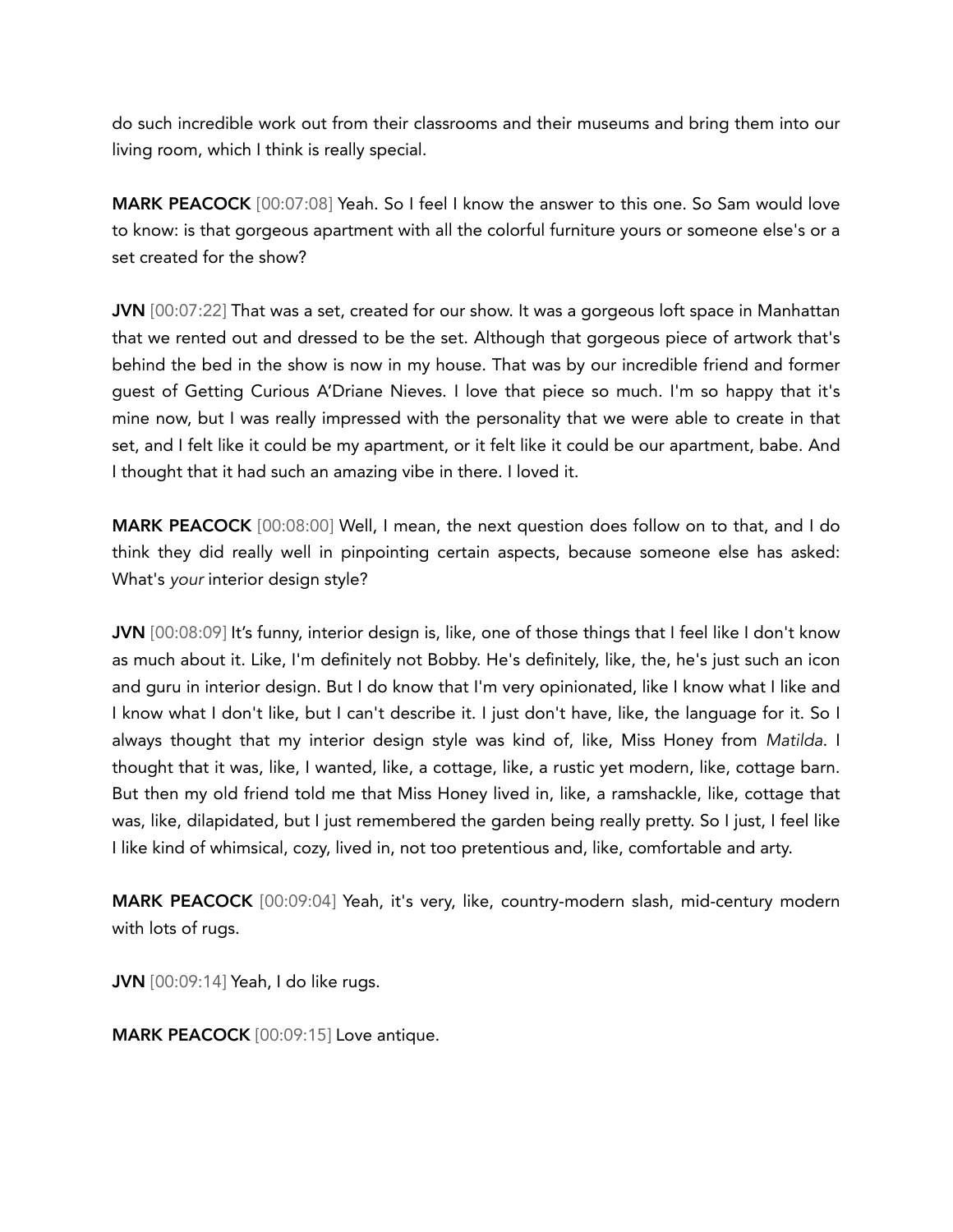JVN [00:09:17] But not anymore because they're all in storage, because the cats and the dog piss on them all the time. So no. Yeah.

MARK PEACOCK [00:09:22] Someone else has asked how much of the filming gets cut from the actual production?

JVN [00:09:26] A lot actually got cut from Getting Curious the TV show, because each episode has to be between, like, twenty two-ish and, like, twenty five-ish or twenty six minutes. So I would say we probably shot, like, each episode we shot, like, hours. There was at least, like, two whole scenes from every episode that got cut out that just didn't make sense for timing or just took us too far away from where we were going or thought we were going or made it too convoluted. So, like, there was probably, like, yeah, like, eight to 10 minutes that got cut from, like, every episode.

MARK PEACOCK [00:010:09] And was there one in there that you really wish could have made it in somehow?

JVN [00:10:15] Yeah, there is. I think our segment with Lee Hennessy, and he is an amazing transgender farmer and we had an amazing scene with him and another scholar Gabe Rosenberg where we got to go to this, like, dairy goat farm in upstate New York, and it was fascinating. We got to learn about some of the ways in which our modern gender binary was derived from agriculture ideas in the seventeen hundreds. And it was devastating because I love Lee Hennessey. I love his work. I love everything that he shared with us. I love Gabe Rosenberg and his work and everything he shared with us. And unfortunately, it just didn't work in the, in the flow of the gender episode. So there was some really difficult decisions that we had to make for the direction of the show. And that's always so hard to do. It was the first time that I had to kind of make those decisions on this show.

I've been in a position before with Gay of Thrones, where I was, like, no or yes, or advocating for something that should stay or should go with Queer Eye, I obviously don't have a choice in that because I'm not a producer, so I have no say in what happens in the final cuts of Queer Eye, ever. But that was something that was really so truly difficult to do with the TV show is figuring out what to cut because those people are amazing but you have to think about the, the experience of the person watching and kind of the arc of the curiosity. And the great thing about that is, is that we have a podcast, so if it doesn't work on the TV show, I can have these experts back and I can talk about in the podcast, which you'll know, Lee Hennessy and Gabe Rosenberg are coming on. At some point they're coming on! So that's fun.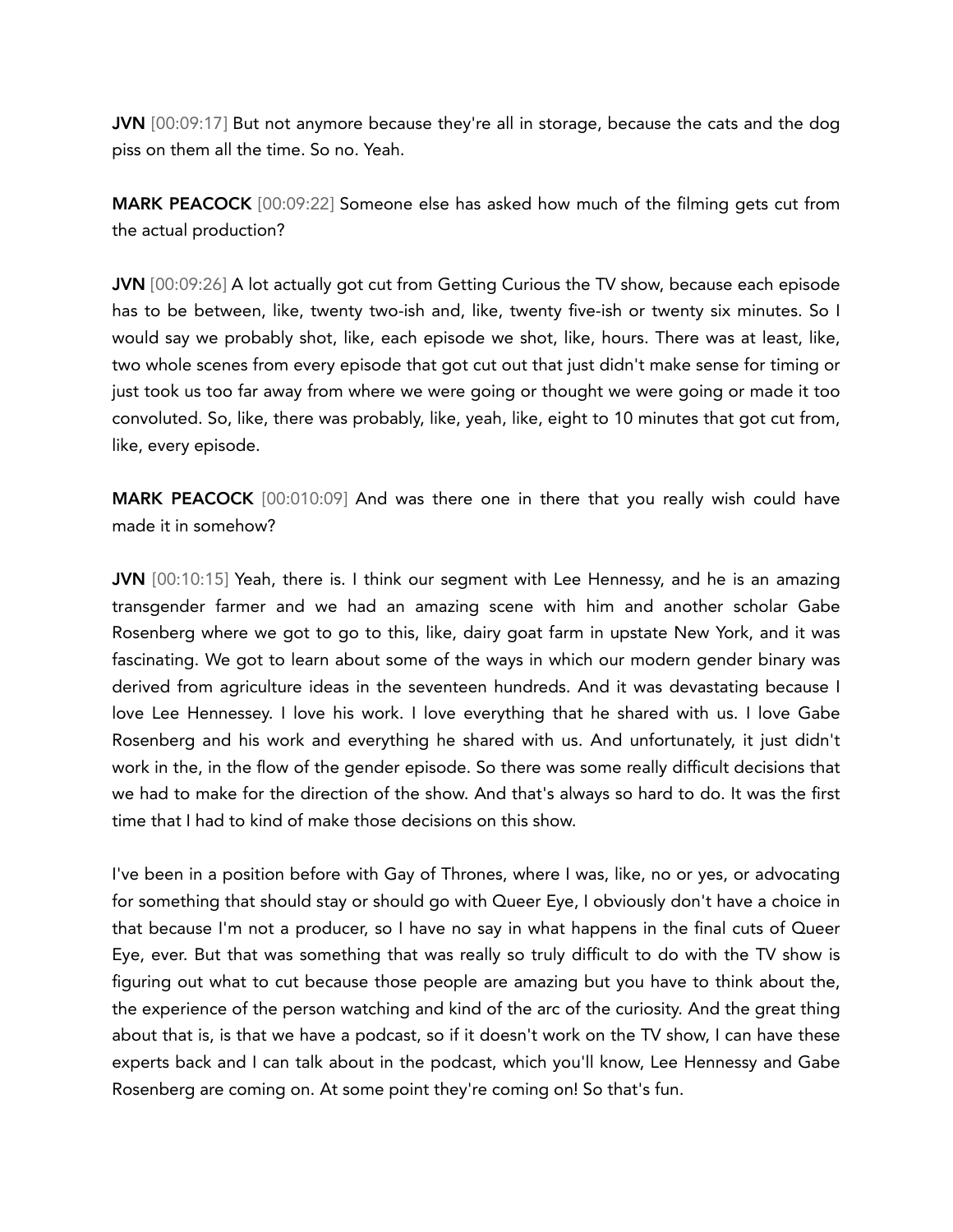MARK PEACOCK [00:12:03] Yeah, babe. Okay, so, oh, international person! Jordan from Tokyo asks: How many hair tosses did you perform whilst filming Getting Curious?

JVN [00:12:15] Oh, I don't know, too many to count. I do too many in a day to count. I don't even have to be on camera to do a hair toss. I just do it instinctually, all the time.

MARK PEACOCK [00:12:23] And how many people did you comment on their hair?

JVN [00:12:26] Everyone.

MARK PEACOCK [00:12:27] Okay. So obviously you've promoted Queer Eye in the past but obviously Getting Curious is your own show. So what's that been like? How's that been different to promote something that you're so close to and obviously it's a take of your podcast. So it's something you really love, so you're very precious about it.

JVN [00:12:48] It has been really challenging, actually, because with Queer Eye, people know what the premise of the show is. They know what the format is, so they know what to expect. And also, frankly, there has been a huge disconnect between the ways in which Netflix kind of did marketing for Queer Eye and then has done marketing for Getting Curious. So with Queer Eye, there was a lot of billboards, there was a lot of posters, and there was a preexisting format that didn't really need explanation. We were only introducing ourselves into this preexisting format. With Getting Curious the TV show, we had help in terms of having a home and having a place to create it. But as far as, like, introducing it, that was really kind of left more to me and my team to figure out how to do. And I think that it's really difficult because Getting Curious, the podcast is a format that my followers know, and fans of me and the podcast know. But for people that are just getting introduced to it, the format of the podcast and the TV show are very different. As you know, if you're listening to this and then have watched the show, they're both different.

So I think for me, it's really been hard because I have been so close to it and it's been kind of difficult to like, zoom out and give an elevator pitch about what the show is. It's really been hard, and I could probably, like, go take a marketing lesson in college about it because, you know, it's challenging to talk to something, talking just-, because that's the other thing, it's like when you get interviewed about it, a lot of times, like, people haven't watched it either, so it's not like you're getting any help from the people who are interviewing you because they've only seen, like, clips or excerpts or had one of their producers explain things to it. And they're,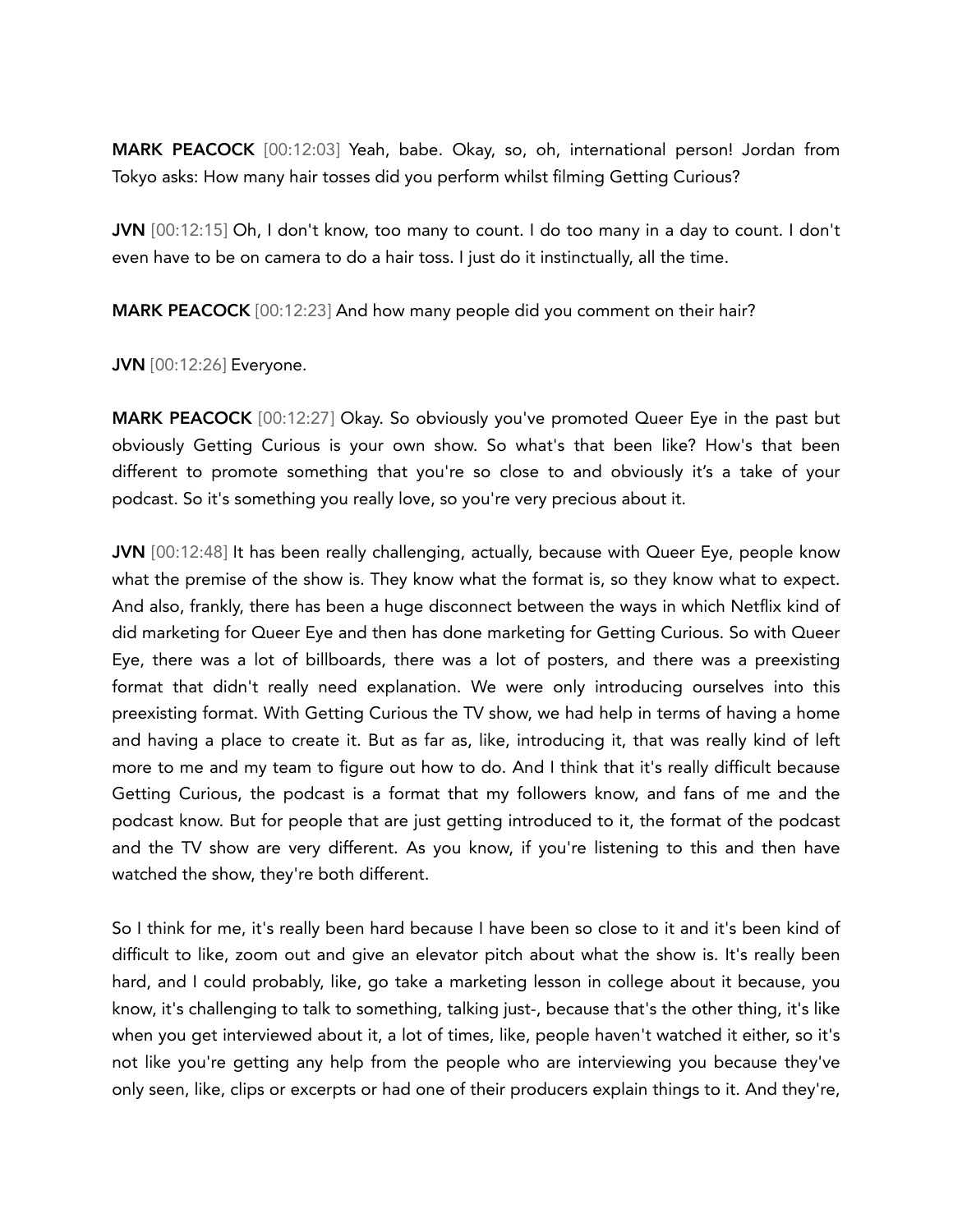like, not even getting the name of the show right, which happened a lot. The amount of time that someone called "Just Curious" was… hah!

But yeah, so it's, it definitely is hard to kind of not be, too, I don't know. I just, it was probably the hardest I've ever worked in, the most I've ever put into anything from the creation of the series to then, you know, promoting it to the level that I have promoted it and put so much work behind that because you have to strategize where to go, when to go, who to talk to. You know, how all of that is-, it's just, it's it's so much strategizing and really relying on yourself because we have, at least for this project, it was, like, I really wanted to create something that was true to my vision, and I think that because of that, I have had, it, it feels kind of, like, pushing a boulder up a mountain, actually. That's what it feels like. That's what press and promoting a new show that no one's ever heard about and trying to break the format on a TV show feels like.

MARK PEACOCK [00:15:47] Yeah, yeah. I mean, I can completely vouch for, like, how hard you worked, because, you know, obviously I saw the whole process of this show, from the initial idea all the way through to, like, now. And you know, I could see the early mornings put in, the late nights, the calls whilst we were in the car, you know, there was so much going on. So, you know, I could see how passionate you were behind it and, like, how much effort was kind of put into every facet of the show, pre-production, production, post-production, marketing, promotion. You know, that whole thing. I could see exactly how that was. I'm so proud of you, babe.

JVN [00:16:28] Thanks, babe.

MARK PEACOCK [00:16:32] So, with a second season: what would you like to focus on? Is there a specific category or topic that you're really interested in that you think would be brilliant for television that would work better than podcast?

JVN [00:16:43] Anything visual is so interesting, I'm really curious about, like, the history of purses and, like, how purses have been made and, like, high fashion, like, how purses and bags, like, became commodified and, like, when. I'm also really curious to go create olive oil. Because we just recorded an amazing episode about olive oil and how it's created. And so that would be really cool to get to go out and do. And I'm also, like, training in sports always fascinates me. But, like, obscure sports, like, can I learn to train to become, like, I want to train, like, an Olympic Ping-Pong player. Curling, I want to go learn about curling. Yeah, there's so many different things. I think, you know, for season two. If we get lucky enough to have one,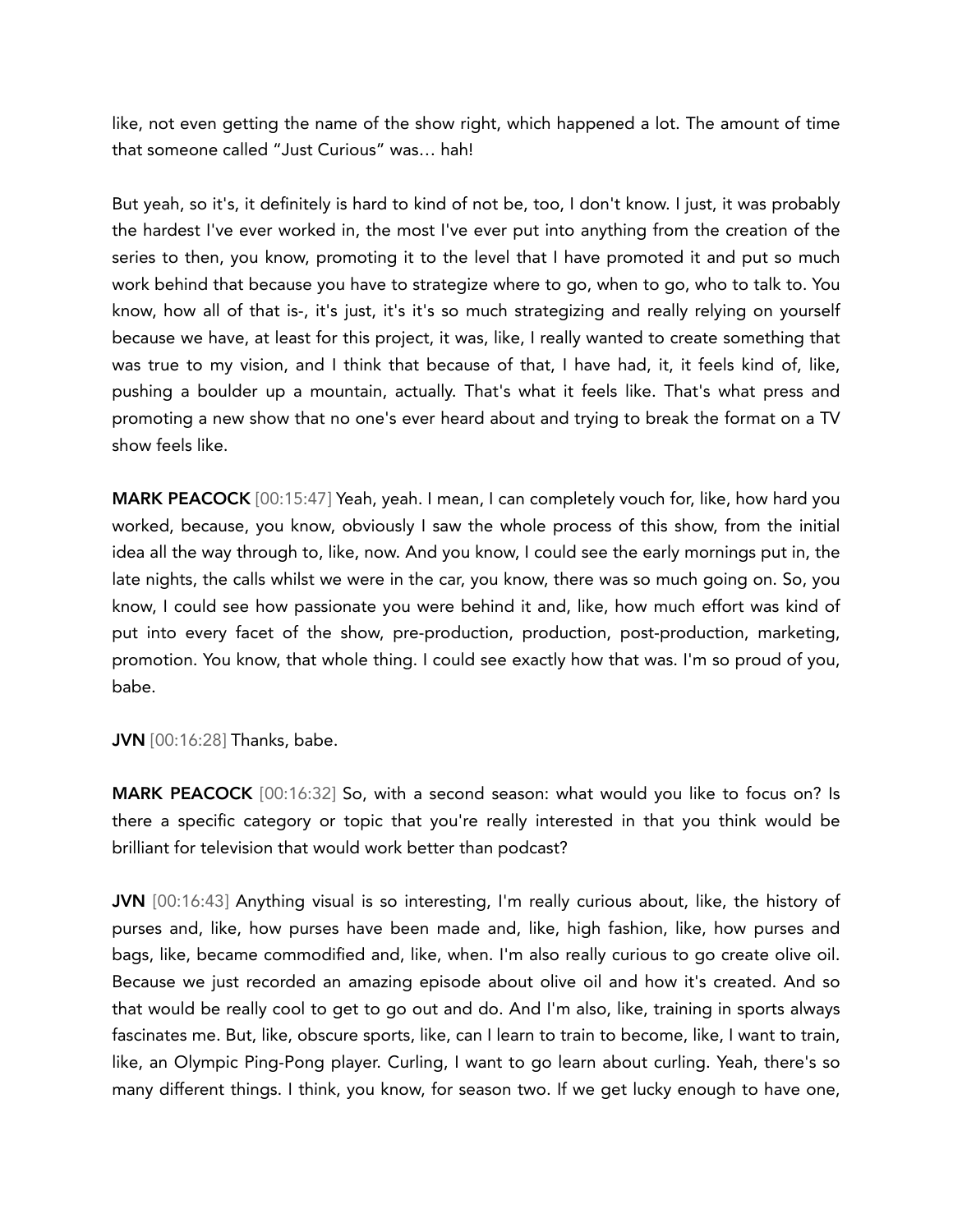that's the really cool thing. And actually not to be, like, but I definitely, when I pitched Getting Curious the TV show, it was before COVID, and it was originally meant to be something where we got to go out in the world, we were traveling. It was, it just was a lot more outside of Manhattan. And so I think that that's one thing that if we got to do a season two I would really like to do is get to explore, like, different places. Because one difference between this show and the podcast is that the podcast you really only need audio. And for the TV show, it's very visual. But what you can create on TV is completely dependent upon what's available to you and, like, where you physically are, and if you can travel. And obviously when we created Getting Curious, the pandemic curtailed a lot of what we were able to do, and while I'm super duper proud of what we were able to do, I'm also excited to get to have another chance where we can kind of explore past the confines of New York City.

MARK PEACOCK [00:18:30] And you know, if you do olive oil, you should go see Kelis, because Kelis has her own olive grove and she's just made her own olive oil. This next question is basically asking: how do you balance everything that you've got going on your plate, like, work-wise to everything else? And how has this changed from before Queer Eye to now?

JVN [00:18:54] Well, before Queer Eye it was just me in a salon with my clients, my business partner Monique, and, like, one assistant. And it was, like, I just needed to make sure that I got enough sleep and then I didn't do drugs, and then I went to yoga. So that was a lot more manageable. I think when I started doing Gay of Thrones, that was my first taste of, like, that, you know, for 10 weeks a year, I would do hair, like, five days a week and then film Gay of Thrones on Sunday and Monday or, like, watch it on Sunday, film on Monday. It just was something where, like, my attention was required, like, on my off time for like a side project. And so it's, it's really just been re-learning work life balance and maybe re-realizing that I have none. Before Queer Eye, I did have work life balance and I did have a lot more time for myself. And I think the thing that I could have never been prepared for, just, I knew I wanted to be an entertainment, I knew I wanted to produce. I knew I wanted to create, but I didn't know that that meant that you would have to learn how to, like, manage people. And so being, like, a CEO and being a decision maker and being someone who needs to be strong for people and on time for people and clear, and communicative and authentic and courageous.

Because that's the stuff that keeps you up at night, is, like, if you're doing a TV show in a pandemic and you want to make sure that everybody's safe, but you also want to break down barriers and really show what curiosity and joy and connection can look like. But you're up against all of these other things like, you know, safety in a pandemic. Or even before COVID,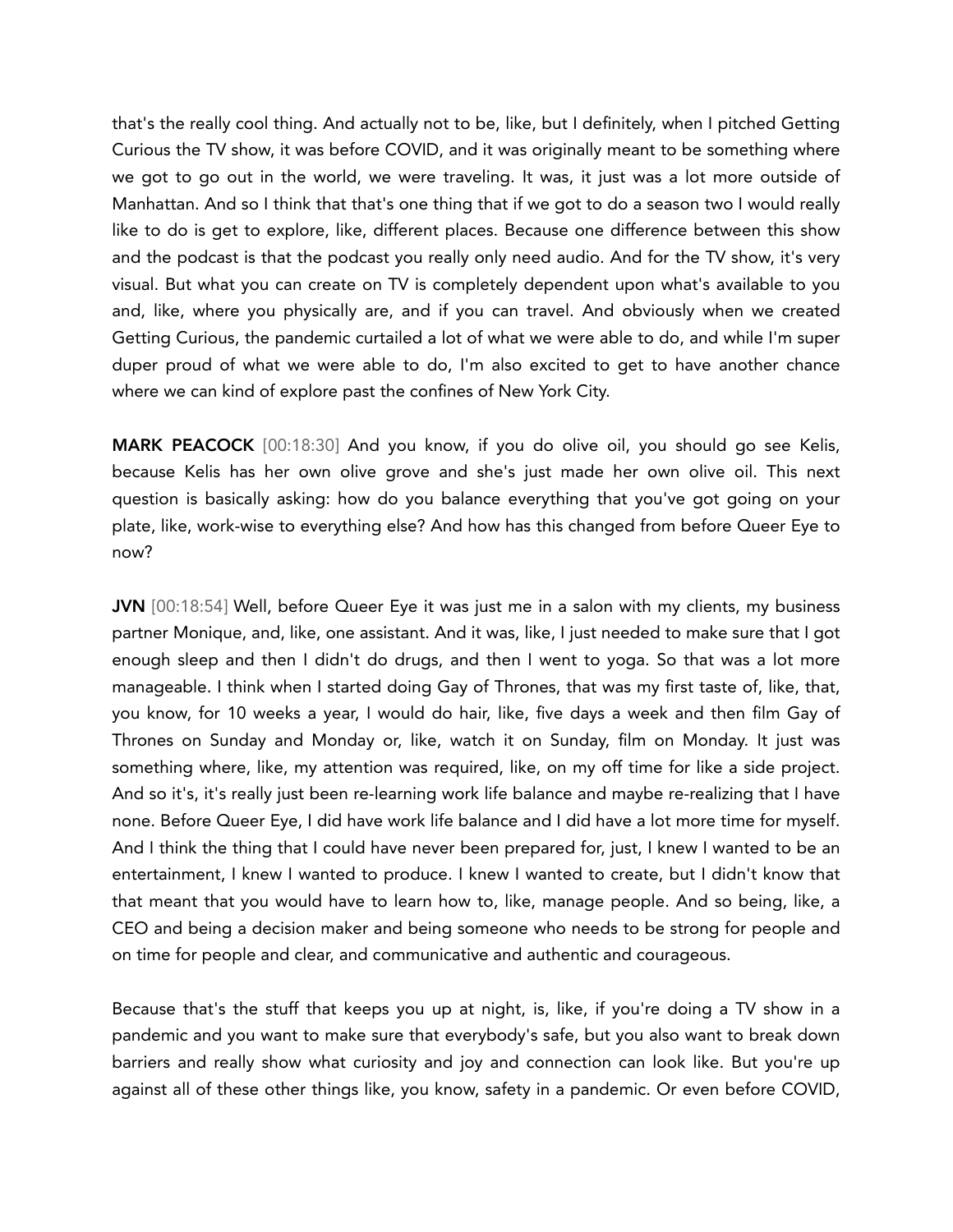like, I, in the first year of Queer Eye, I got a lot of opportunities to promote alcohol brands, and at first it was, like, you know, money that I hadn't really ever seen before. And I was, like, "Oh my God, I won a national commercial? Yes, I'll do it. Who cares what it's for?" And then realizing later, like, "Oh, like what would my stepdad think if I was promoting alcohol? Like, what do I think that I'm promoting alcohol? Is that really what I want to promote? Is that what I really…?" So learning to be more in my integrity, learning what I would say yes to learning more of what I would say no to and what I want to be about and what I don't want to be about. That's been a big lesson in doing everything so publicly, because everything is so public.

And really before Queer Eye, so much of my healing was finding work-life balance, and finding my worth as a hairdresser, finding my worth as a friend. Finding out what my worth was to myself and my recovery. And I think that slowly over these last, like, five years that I've been, you know, really doing entertainment full time, which I started filming Queer Eye in, I think it was, like, April or May of 2017. So I'm going on, like, five years of being in this business pretty full time. And I think I'm starting to claw back work-life balance, more of it. And learning to set boundaries and learning what my worth is. And learning how to take care of myself better because it's definitely been when you finally have something happen that you've been working for for so long. You say yes to everything. And our capitalistic society, especially in entertainment, makes you think that have you ever say no, if you ever take any time off, you're going to lose all of your opportunities because someone else is going to come take it. And it's not something that you think, it's something that people actively tell you. And as an entertainer and as a creator, the people that hold the purse strings, the people that say yes to your dreams coming true will always let you know in some way or another that you have to be willing to do what they say and work. And figuring out, like, who really holds the power and some of those, like, old power systems in, across all industries is something that is taking, it's just hard to navigate. Yeah. Really good question, though.

MARK PEACOCK [00:23:11] And then just kind of following on from, you know, the podcast, the telly, your books. So when you come to writing books, do you have, like, a structure on how you do it? Do you have a number of days, times?

JVN [00:23:23] Yes!

MARK PEACOCK [00:23:25] So how do you do it?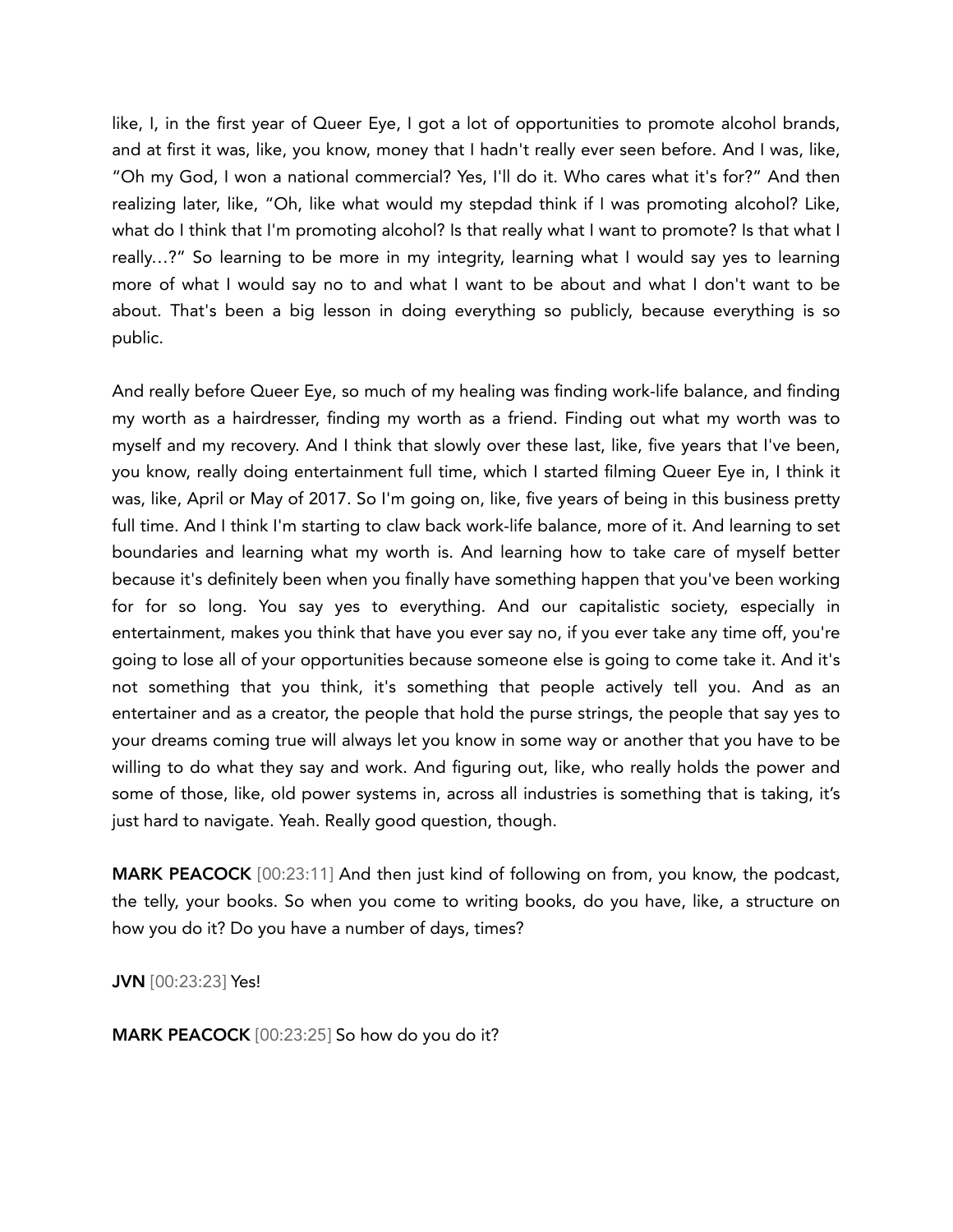JVN [00:23:26] So for writing, I'm a definite morning writer. Both times I've written a book, I had an idea to write it. And then I started creatively writing and then I had a whole bunch of words and no structure. So then in both cases, I did an outline after I started creatively writing and having the idea. And then from that outline, I'm able to fill in the gaps of what the creative writing left out and weave together the story that I'm telling. And then it's just having an editor to help make sure that it makes sense. Especially in my new book Love That Story, there's a lot more interviews and research that went in to some of these essays. So I'm excited to share that style of writing, because it's more research-driven pieces and some, like, firstperson experience pieces. So some are memoir-ish, but some are more investigative.

MARK PEACOCK [00:24:16] Any more questions on that topic before we move on to the second segment.

JVN [00:24:24] Well, I would say that one thing that we've learned about on Getting Curious, the podcast from Meredith Broussard about algorithmic bias and techno chauvinism, which is this idea that algorithms and technology can make better predictions and can make better choices than what humans can. That's definitely something that I'm finding with Getting Curious TV, and Netflix has an algorithm, that's how Netflix reaches people, like, when you turn on your Netflix, no two people's Netflix looks the same. Everyone's is different. And so ultimately, what have we learned about algorithms on this podcast: that they favor cis-het people, they favor people that look more like the people who made these algorithms. And because computer science and algorithm-making has been dominated by white, straight, cishet men, we know that algorithms just don't have the nuance. And so I never really understood how that was going to affect my TV show, you know, until later, but I guess just as someone who is a creator and an entertainer and wants to get to do this more often, being able to access Getting Curious on your Netflix and actually watching it and making sure that you're, like, I always read these comments., it's like, "I want to savor it! I don't want it to be over!" And then I just like, want to scream, like, "Don't savor it! Watch, watch it!"

Because if, if you don't watch it, it makes the algorithm think you don't like it. And just, that's just one thing I want people to know is that, like, new TV shows need support, and if people don't watch it, they get canceled. And that's just what it is. And so while we have time and while we have this opportunity to grow this TV show, I just want people to watch it and to understand that for a queer creator who is openly non-binary, who's openly HIV positive, who is wanting to integrate curiosity and joy and connection into entertainment, which is sorely lacking. If you have watched Getting Curious the TV show and you like it, and you want to see more of it, this is your opportunity to be vocal. This is your opportunity to share. This is your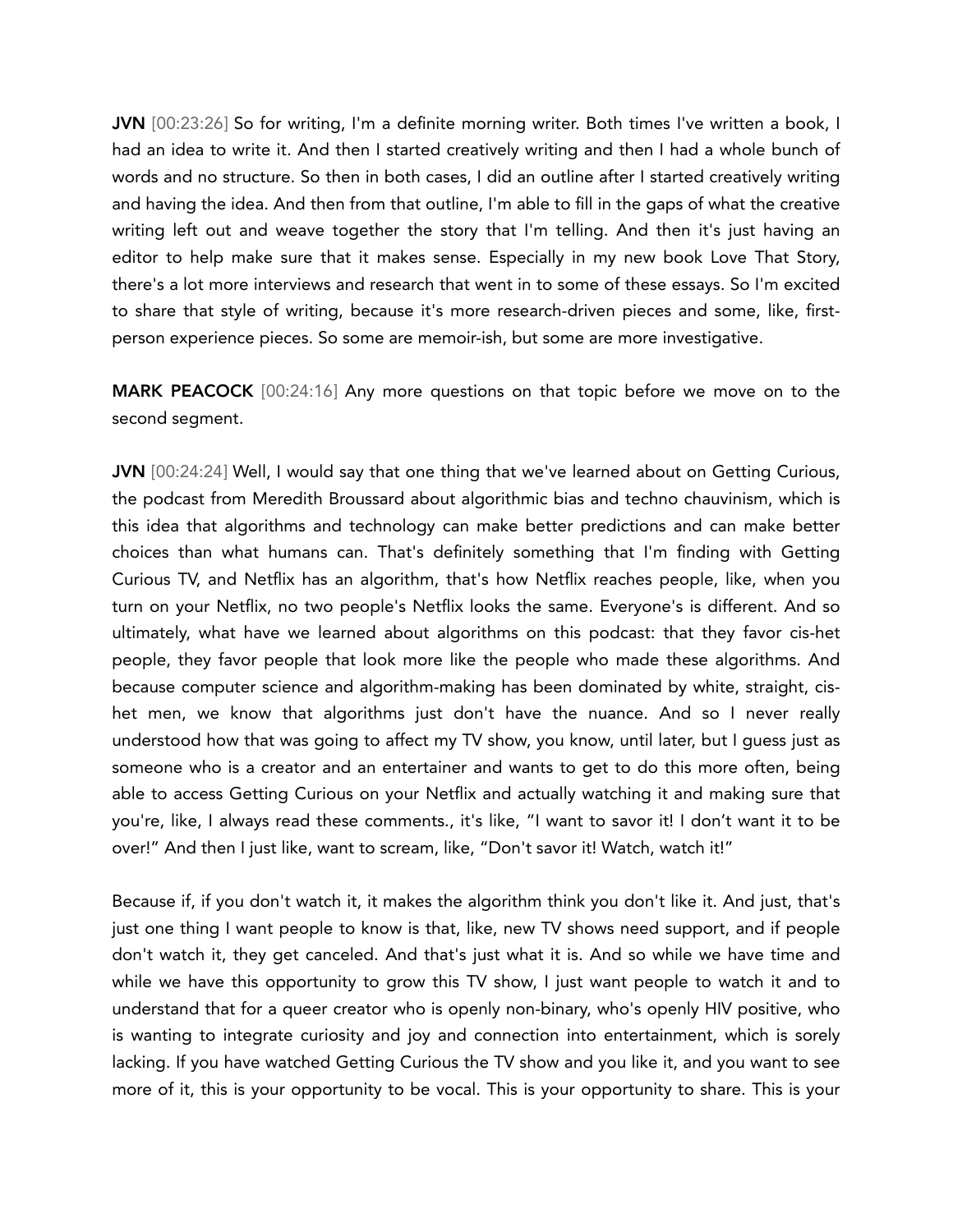opportunity to, like, tell your friends and family about it. I always thought as a hairdresser, like, I could do 10 great heads of hair in one day. But if you fuck up somebody's hair, that one person is going to go tell 500 people. So sometimes, like, bad negative stuff travels farther than positive stuff.

And that's just kind of how we are. It's, like, when we see something cool, you're like, "Oh, that's nice, moving on." But really, what Getting Curious needs to, to grow and to proceed at Netflix is it needs support. It needs people watching it, watching all six episodes, talking about the episodes, and sharing them and encouraging their friends and family to tune in and to watch it. Because like I mentioned earlier, we, we didn't have billboards, we didn't have bus, bus stops. We didn't have this huge marketing push that I've experienced the benefits from, you know, like, from Queer Eye, for instance. So if you're into Getting Curious, this is our opportunity to support it, share it, watch it, and really make sure that algorithm knows that this content is sought after. It's desired. It's wanted, and that's really the way that we make a way forward for, for Getting Curious at Netflix.

MARK PEACOCK [00:27:50] OK, so moving on from the podcast, TV and all that kind of stuff. We're going to talk about self-care, obviously that's something that you're really known for. This question comes from Claire. You and your team are really busy. What do you do for yourself to refill your tank, maintain a positive energy, and stay curious? And in turn, when you're feeling down, what are some of the things you do to get into a better headspace?

JVN [00:29:13] Really good question. So one thing I was mentioning earlier about, like, worklife balance is that, some of it's been, for when it comes to self-care, is, like, readjusting what my expectations are for my own relationship to self-care. I used to need to have, like, a lot of alone time and, like, prior to Queer Eye, like, from doing hair, I used to be, like, "I need to have at least like three nights at home, alone a week. So I can, like, recharge." And that's how I was able to like, you know, kind of recover and, like, not relapse and get through my 20s. Then obviously, when you're doing Queer Eye and you're around people just, like, 24-7 and like, I have a team now, so I've just had to like readjust like what self-care means to me. It used to be like a whole night alone. Now it's, like, a 20-minute bath alone or, like, needlepointing or meditation or a little yoga or like going on working out. Or it's you. It's my husband, it's my support team. It's, like, saying to someone, "I'm having a really hard day. I'm feeling really challenged. I'm feeling really overwhelmed. I need you to, like, take care of the cats and figure out what we're eating for dinner. And I'm going to like, go needlepoint and, like, just not talk for 20 minutes." And so, it's asking for help. That's really what it is, it's like it's learning to ask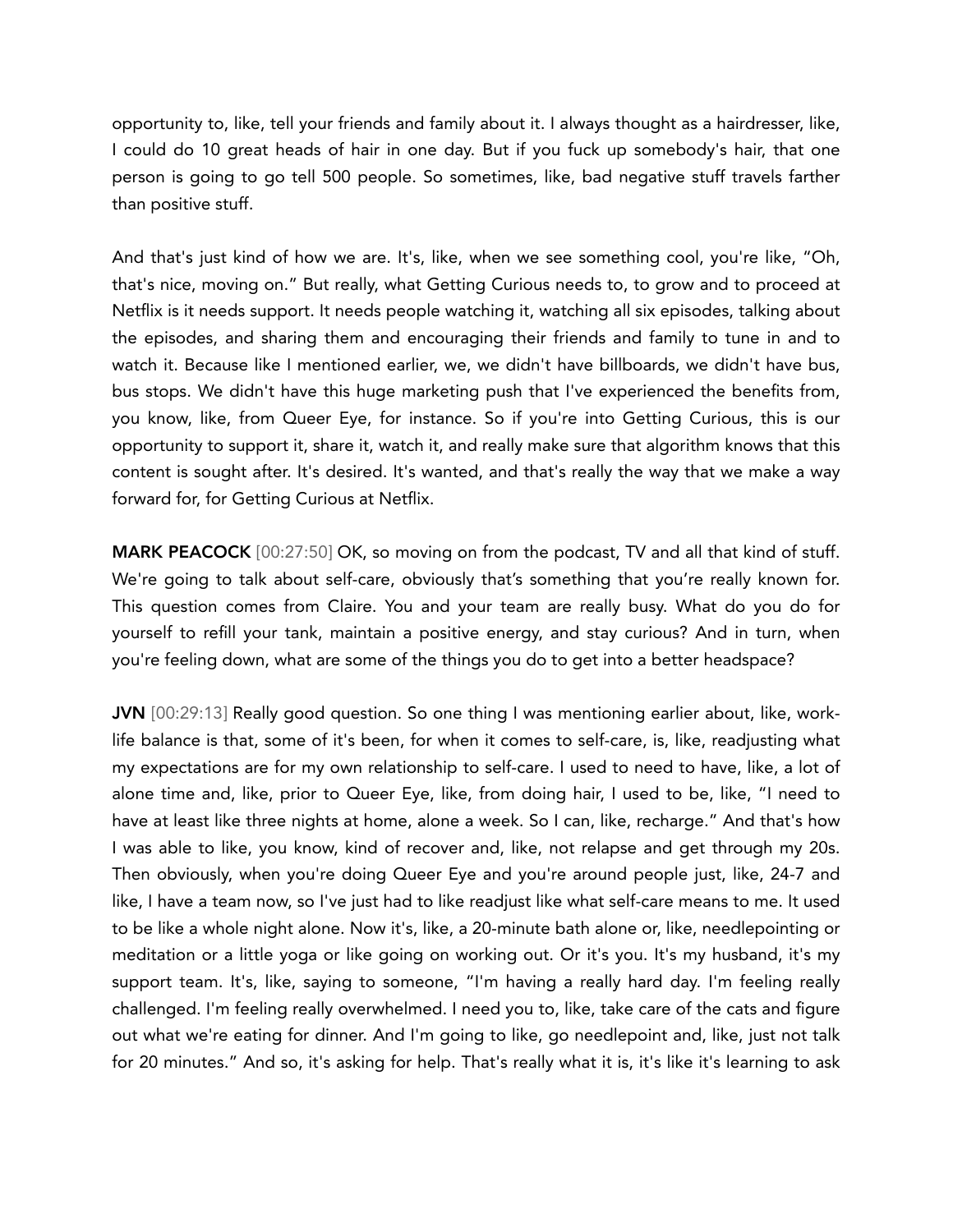for help. So I think that when you become so much busier and also if you're like me and asking for help is a struggle. That's one way that I've gotten more into self-care.

And actually, self-care can also be, it's times where I'm showing up for my friends, it's times where I'm using my awareness and I'm using my privilege to help people who I love. It's, that is self-care to me is like taking my time to, like, love on people who I believe in, and I think that they should, I want them to get the success that I've had and make it their own and go on their own paths. So that self-care, community allyship is self-care for me, asking for help is selfcare and then readjusting what it is that self-care is, because we are not always in the same situation. Our situations are changing, they're always fluid. So self-care also has to be dynamic and changing and fluid. And like I said to Angel in this last season of Queer Eye, it's, like, we have to challenge our ideas of self-care because it's actually more than it's more than a mask. It's more than a bath. It's more than, like, getting a great shampoo. It's more than going to treat yourself to a haircut. Self-care is those things, too, it is our external, but it's also our internal, and it's also the way in which we treat ourself. So self-care can be topical, it can be baths and treatments and those types of things because it's a way of showing up for yourself and saying, "I love myself, I'm worth my own time, I'm worth my own effort." But it also can be you need to go be a service and help other people. So self-care is something that's different for everybody and really cannot be a blanket prescription for all.

MARK PEACOCK [00:30:58] OK, so next question: what you do or say to yourself in that moment, just before you do something that requires courage?

JVN [00:31:08] Fuck that bitch! Fuck her, and fuck the horse they rode in on, I will not be...! I'm just kidding. That's not really what I say. Actually, something that takes courage, if you're doing something that's courageous, that means that your centered self is there, because it takes courage for your center itself to be present. So usually if I'm doing something I know that takes courage, it means that I know that I'm in my purpose and then I know that I'm making like a purpose led decision. So usually it's, like, I might be a little nervous, but there is this drive that just leads me to do the thing.

MARK PEACOCK [00:31:44] And then following on that, Johanna asks: when did JVN decide to acknowledge their HIV status in their book? And how did you cope with pre-release jitters?

JVN [00:31:57] That was actually, really, really, really, really, really hard. And I talk a lot about that in my new book. But ultimately why I decided and when I decided was that like there were so many times in the first, like, year and a half of Queer Eye where I wanted to talk about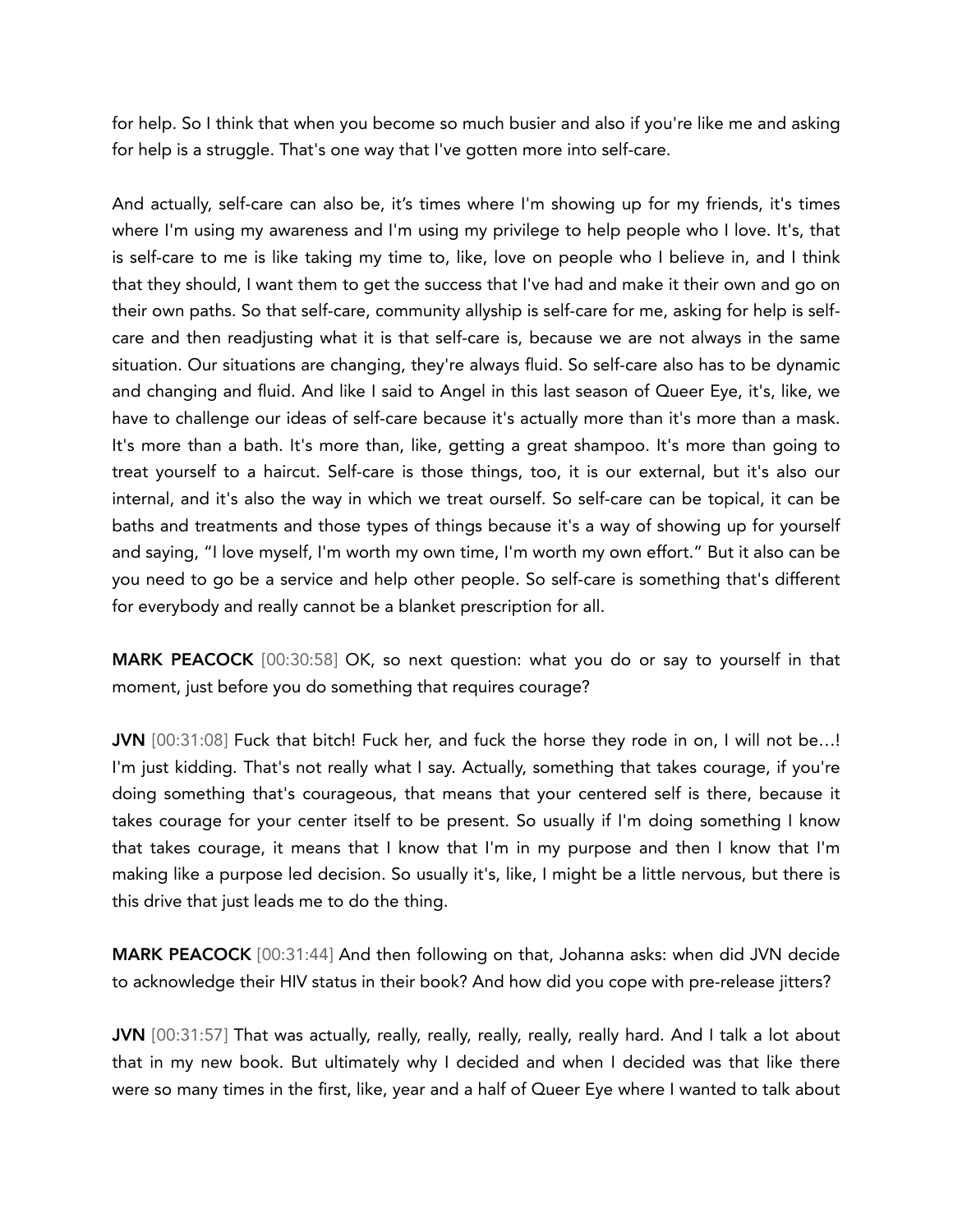it. Well, actually, more like the first half year. It was like from like February to maybe, like, June, because it was like the summer of 2018 where I was, like, "I'm going to talk about this, but I want to talk about it in a book because I need a lot of time to get out my feelings and process this. And I don't want to be interrupted. And I don't want someone else to say it for me." And I was also just, like, writing a lot anyway for self-care and for creativity. I was just like creatively writing because I was going through so much at the time, and then I realized that there was a memoir there. So that's how I did it. And pre-release jitters was, um, I was filming a lot, and then my cat fell out of a window, and it was probably, like, the hardest, really, probably one of the hardest times of my life. It was really just brutal. I was extremely depressed and extremely anxious. And my life was flashing before me every day, with, with the book coming out.

And then losing Bug The Second in such close, cause I mean that happened in, like, August, and then the book came out end of September. So I almost feel, like, Bug, like, crawling out of a tiny window crack and then falling to his death and then the same day, like, adopting two new kittens because I was so unable to cope with the grief, like, I physically was so sick and I had so much guilt and shame about what happened because it was, I mean, it was an accident, but it was, like, I just if I wouldn't have cracked that window, it was just, so basically, I dealt with the prerelease jitters, like, bone-crushing depression, anxiety and then adopting two kittens and then being so overwhelmed with having four kittens or four cats to take care of as a single parent that I had no time to be worried about the pre-release jitters. And then it kind of felt like I can only imagine, like, what a base jumper feels like, cause, like, "Yeah, I have this parachute and I'm going to jump off a fucking cliff, and I hope that it lands." It just felt relatively really nerve wracking and unhinged.

Hope you weren't expecting a nicer answer for that one. But I also wouldn't regret it, and I wouldn't change it. I mean, I would change Bug The Second, if I could in a heartbeat, but as far as, like, coming out about it, there's really so much support and there is so much love and, like, acceptance. I do feel like I had a positive change in the discourse around what it is to live with HIV now. So I wouldn't regret it, and it was difficult to decide, and I also really had a lot of people in my life that were, like, "Do you have to?" like, "Do you, are you sure you really want to?" But I'm really proud of myself that I did, and I wouldn't change it now.

MARK PEACOCK [00:35:00] OK, so the next question comes from Cameron: What do you do when you're seriously doubting yourself about a big change, like changing colleges, moving to a new city, doing a new job?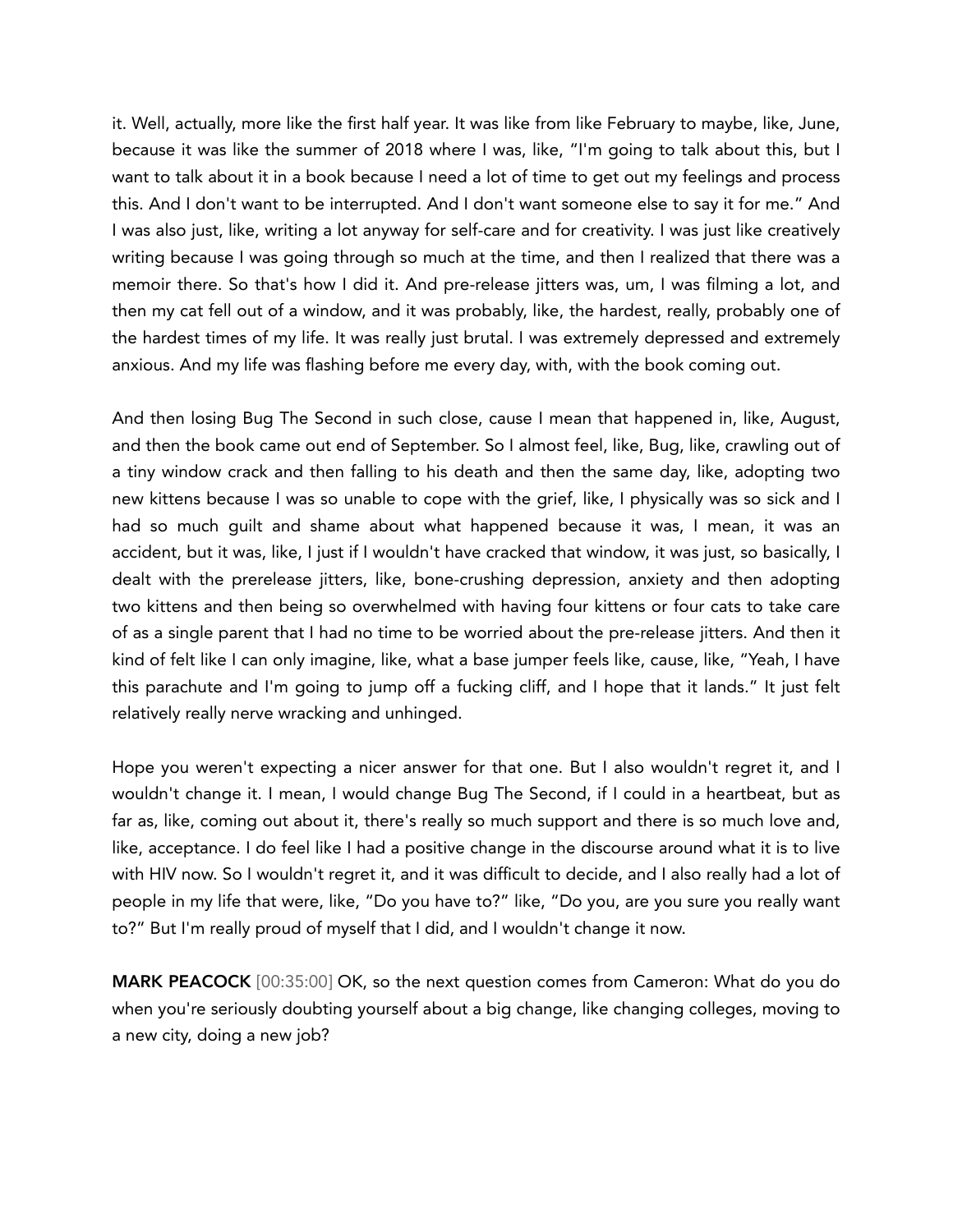JVN [00:35:12] I think it's, like, ultimately we have to trust ourselves and trust that we know what we need, but it's really difficult to know that and to be able to, like, tell that apart. So I think sometimes when I'm making a huge change, in the past, I've done it impulsively. But as I get older, I'm trying to, like, sit with it a little longer before I actually jump in. And then usually, you know, sitting with, with the ideas and the reasons why we want to make a change, we can make a more informed decision if we can sit on it for a little bit.

MARK PEACOCK [00:35:51] OK, so Charlotte asks: what is something you do every day, no matter how big that makes you feel your most authentically free?

JVN [00:36:00] It's not the things that I do, it's the feeling. If I'm doing something that doesn't feel authentic, then I don't feel free. I feel like I'm doing it for someone else.

MARK PEACOCK [00:36:15] Do you also think that the coffee dance in the morning is something that, because there's never been, like, a commercial entity attached to it, it's just solely you freeing up and talking about a matter that you might want to talk about or something that's happening that day or something you're really excited about. And it kind of, it allows you to kind of break loose and be free in the morning.

JVN [00:36:34] Yeah, but it's like, but I don't do it all the time, because if I don't feel like it, or if I feel like it's performative or, like, I'm actually really depressed or anxious, I'm not going to get out there and do a dance to make other people feel better. It's listening to my intuition and, and listening to my, like, to what my joy is and, like, where my joy wants to take me, and it's also a little bit of curiosity, it's, like, allowing my curiosity to, like, lead me. I feel like that when I do gymnastics, things like that, when I do skating, it's like even when it's hard and even when I fall, like, I love it. I just know it feels good.

MARK PEACOCK [00:37:10] Yeah. So Calli asks, you bring so much laughter and love to us? I'm curious what makes you laugh and what makes you feel so loved?

JVN [00:37:17] My friends make me laugh really hard. My husband makes me laugh. My friends made me laugh. My animals make me laugh. I can talk about my animals all the time. Yeah, they all are so funny. So that's what makes me laugh. Also, like, TV makes me laugh: Veep, Broad City, Golden Girls. There are so many shows that make me laugh. Comedians, too.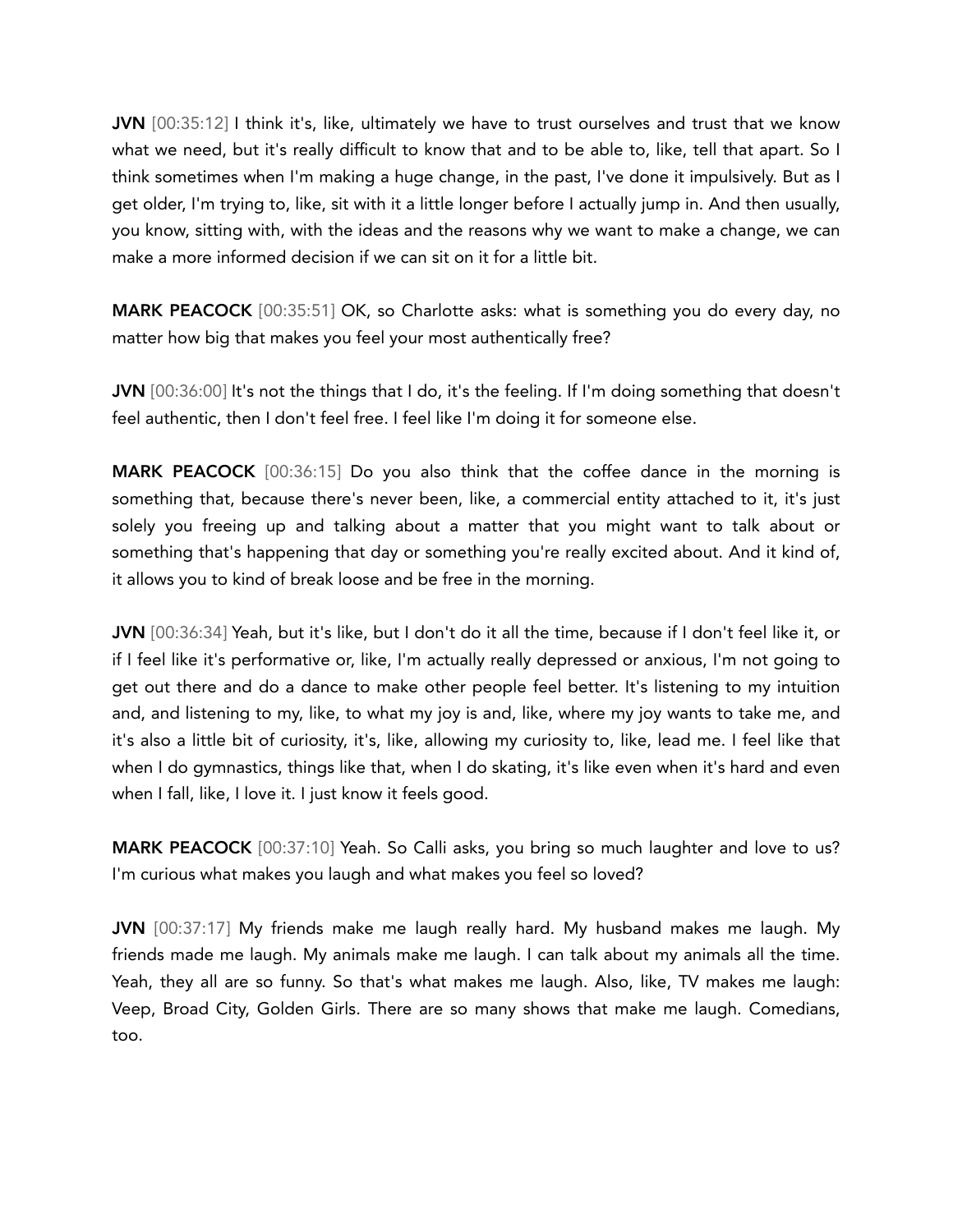MARK PEACOCK [00:37:45] OK. So Emily asks as a school teacher, how best can I support LGBTQIA+ high school students?

JVN [00:37:56] I don't know if I can tell you exactly as a teacher because I'm not a high school teacher, but I can tell you that to be the best ally in my opinion, you need to do the most research on what your LGBTQIA+ students are going through. That means being a really good listener, but it also means actively seeking out research and scholarship of, like, of people who are like your students who have maybe moved on from school that can speak to what they needed or what they didn't feel seen in. I think it's about understanding more, doing less. Because you've got to understand what they're up against before you go in there and start trying to be an ally. You can also do it in smaller ways: which is, like, when you see bullying, if you see transphobia, if you see homophobia, if you see internalized, you know, misogyny in and, in and around your, your students, I think it's important to call that out. I was really targeted for so much bullying in my junior high and high school life that a lot of teachers and educators knew, either knew was happening directly, saw, or heard about and made no efforts to do anything about it. And we all know who, like, what bullies or who bullies are and who is kind of making people's lives miserable. And it's just it's, like, "Oh, boys will be boys. That's what they do. They make fun of people." Or, "Girls are catty and they do this." And it's, like, no, no matter what your gender is, you can bully. You can exclude. You can be mean, you can torment, you can physically harm. That isn't. All of those things have nothing to do with your gender and they happen in all the genders. And so if you see that injustice, call that injustice out.

MARK PEACOCK [00:39:35] Oh, we'll do this one because we figure this one out together in the car. Jerry asks: what is a good non-binary term for aunt slash uncle?

JVN [00:39:45] What did we say? We Googled it.

MARK PEACOCK [00:39:48 Wasn't it, like, guncle.

JVN [00:39:52] No, babe, that's gay uncle!

**MARK PEACOCK** [00:39:56] What was it like, for your niece or nephew, we figured that out. [CROSSTALK] That's nibling.

**JVN** [00:40:01] It's a pibling!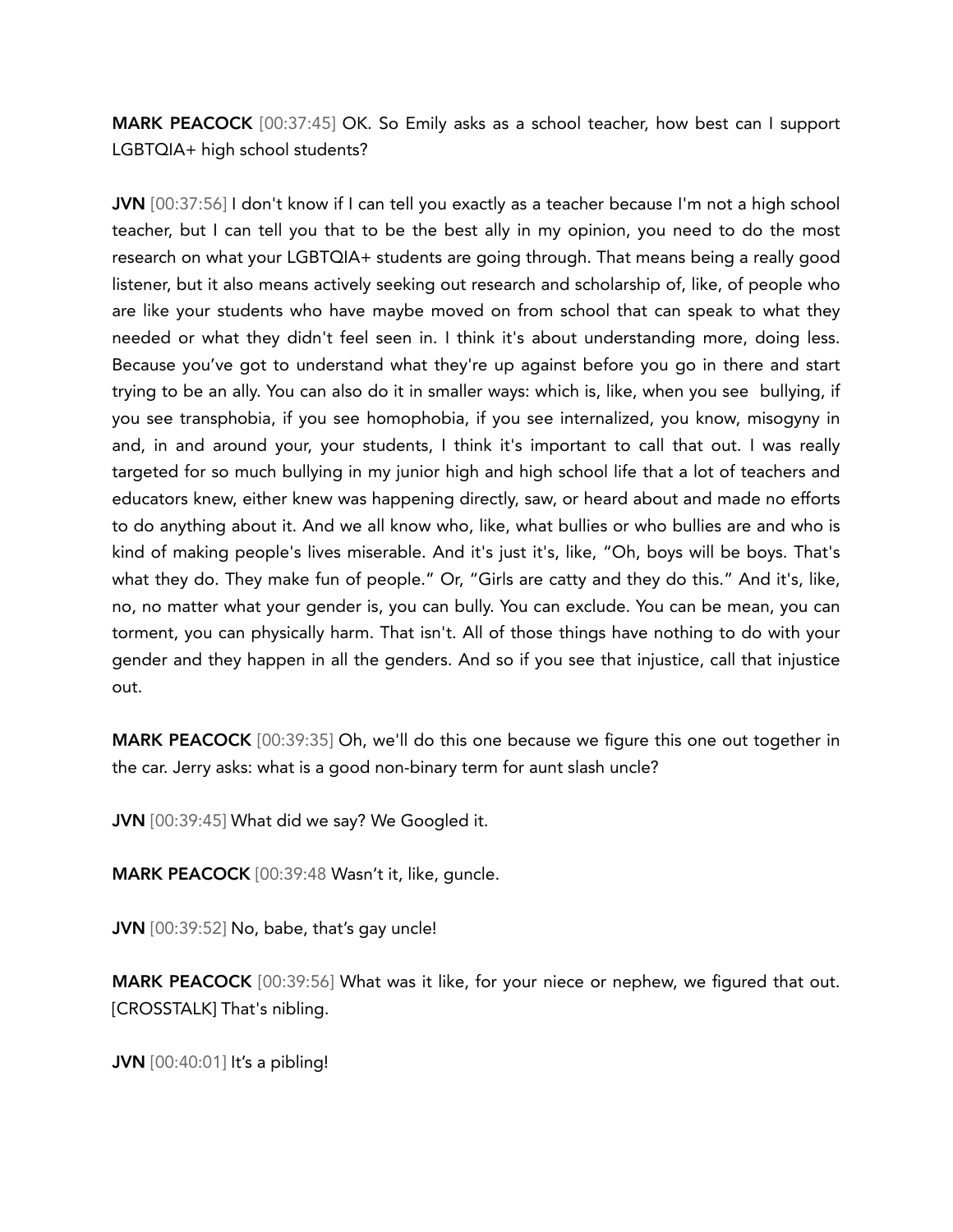MARK PEACOCK [00:40:03] Pibling. Is that like a person…

JVN [00:40:08] Yeah, it's modeled on sibling, and it's, like, a pibling. Cute!

MARK PEACOCK [00:40:13] So Matthew asks: I'm curious about JVN's move to Texas. Was it a culture shock living in a southern red state? I'm from San Marcus, Texas, just south of Austin, and it's definitely more liberal than most areas in Texas.

JVN [00:40:28] Well, you kind of answered the question there. I mean, I feel like Austin is a little bit of, like, a Blue Island in Texas that feels pretty liberal, you know, right in here. But the second that you leave Austin, you're, like, "OK, you're in Texas." So yeah, I mean, Austin itself is a really green city, and there's so much outdoor space and it's just really different than New York City, where I had been for the last two years and really different from L.A. But it almost feels like a marriage of, like, L.A., New York and then smaller. And I think my nervous system really liked the smaller. I've been so bustly and just running so hard between New York and L.A., which I was, you know, doing hair bi-coastally in those cities for, like, two years before Queer Eye. So I was really going back and forth for, like, you know, every four to six weeks to New York, from L.A. for a, for a minute. And I got tired of moving so much. And then I came here for work and I just really liked Austin.

MARK PEACOCK [00:41:23] Okay, so next question's gardening. Sara asks, What was the first vegetable you successfully grew?

JVN [00:41:33] Okra.

MARK PEACOCK [0:41:34] No.

**JVN** [0:41:35] Yeah it was.

MARK PEACOCK [0:41:36] It was the watermelon

JVN [0:41:37] That wasn't successful, it didn't get to adulthood. It rotted.

MARK PEACOCK [00:41:42] It pretty much got there.

JVN [00:41:43] No, not really! [CROSSTALK] The way it got there is if we ate it, and we didn't because it fucking rotted. Because when we moved, we put it in the shade and then it got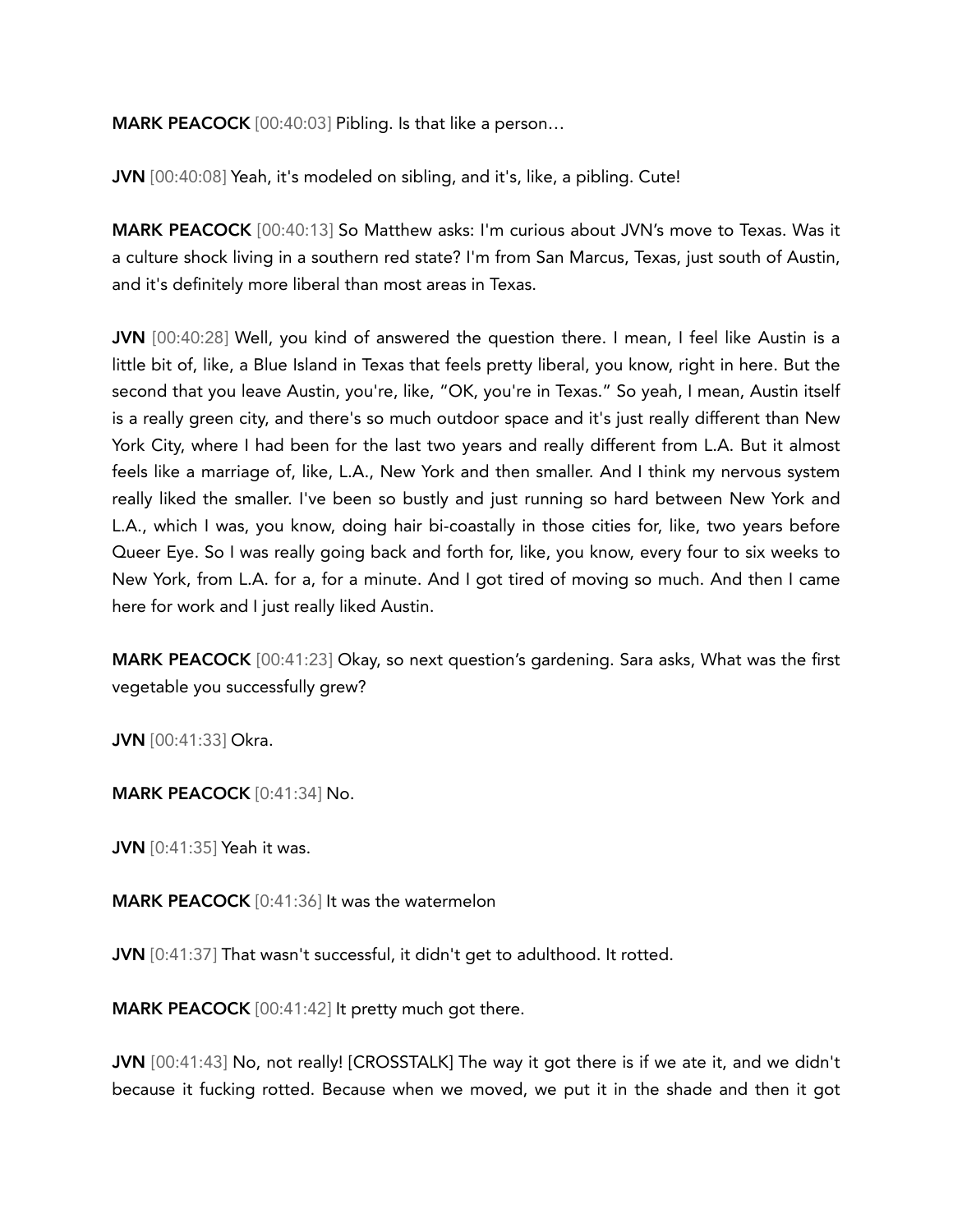over watered. And so that one rotted. And then last year they got attacked and we didn't really get to eat them because we went out, yeah.

MARK PEACOCK [00:41:59] But then we harvested the pumpkins for the okra. So technically the pumpkins.

JVN [00:42:03] No, it was okra, babe, because we grew okra back in that rental house where we got married. [CROSSTALK]

MARK PEACOCK [00:42:10] Yeah, OK. OK. And then no gardening question. I don't know if you'll be able to answer this one. [CROSSTALK] OK. Ready. Yeah. Mm. Mm-Hmm. Jonathan, do you and your hubby compost? If so, any tips or tricks. Can you answer that one?

JVN [00:42:26] Yeah, I can. My husband built a fuckin tub. A big 'ol metal thing. And he takes, like, all of our food stuff and, like, grass clippings and, like, fuckin' ground up wood. And then he puts it in there and then he stirs it around and he has to add water sometimes, and then it turns into compost.

MARK PEACOCK [00:42:48] OK. It's a wooden container.

JVN [00:42:49] Yeah, I said wooden. [CROSSTALK] I meant to say wooden.

MARK PEACOCK [00:42:52] OK. But if you do do compost, just remember it's probably, like, 50-50 wet dry material. Because if you put too much like grass, then you'll get green sludge and they'll smell. So the words kind of or dry clippings, cardboard, anything like that will help balance out that. Gardening fact! OK, so skating and gymnastics! What some of the new moves, gymnastics moves, you're learning?

JVN [00:43:15] I've been working on a switch leap, which I have in my new routine. I've been working a standing full into the pit, which I'm very far from accomplishing on the ground.

MARK PEACOCK [00:43:25] What old school gymnastics skills do you wish would make a comeback? So this person said mine is a back extension roll on balance beam.

JVN [00:43:32] That's very Shannon Miller.

MARK PEACOCK [00:43:33] That's what they say.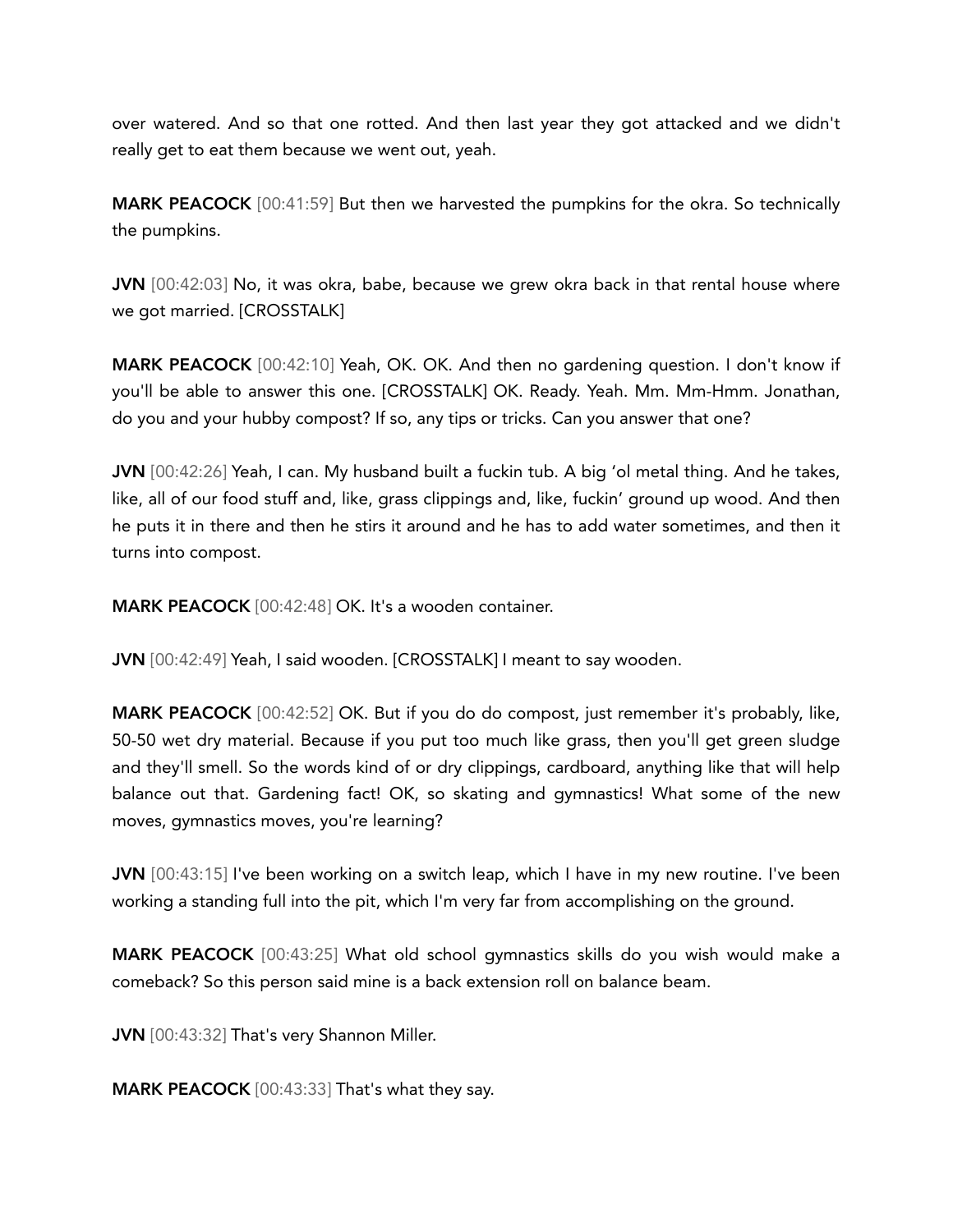JVN [00:43:34] I would say maybe like a good old fashioned, like, Dominique Dawes, like, punch out of your like to go back across the floor like do like two passes in one, like a rebound right into your next path.

MARK PEACOCK [00:43:48] For me in ice skating, I'd like to see, like, a somersault on the ice.

JVN [00:43:52] Oh, the backflip on the ice, babe? OK.

MARK PEACOCK [00:43:57] OK. Hair and beauty. Taylor asks: how do you find confidence through your hair? What was your personal journey with haircare and hairstyles that you have kind of donned over the years?

JVN [00:44:09] That's a really good question. It's been a very long journey to learn how to style my hair and style other people's hair. I talk a lot about it on our YouTube. I love getting to have, like, more of, like, a beauty focus-ed hair space to kind of explore that end. So not to like, literally do such a self plug, but head over to that YouTube.com/JVN, and I talk a lot about that there.

MARK PEACOCK [00:44:33] So quick fire, rapid fire round questions. Are zebras black with white stripes or whites with black stripes?

JVN [00:44:40] I don't know. I'm not a biologist.

MARK PEACOCK [00:44:47] What is your favorite British snack?

JVN [00:44:45] English breakfast. Or Eton Mess!

MARK PEACOCK [00:44:54] Oh, you do love Eton Mess. Who in your humble opinion does the best British accent within the Fab Five?

JVN [00:45:00] Me, other than Tan.

MARK PEACOCK [00:45:02] Really? [CROSSTALK] Do you like a sunset or a sunrise better?

JVN [00:45:11] Um, oh, sunset.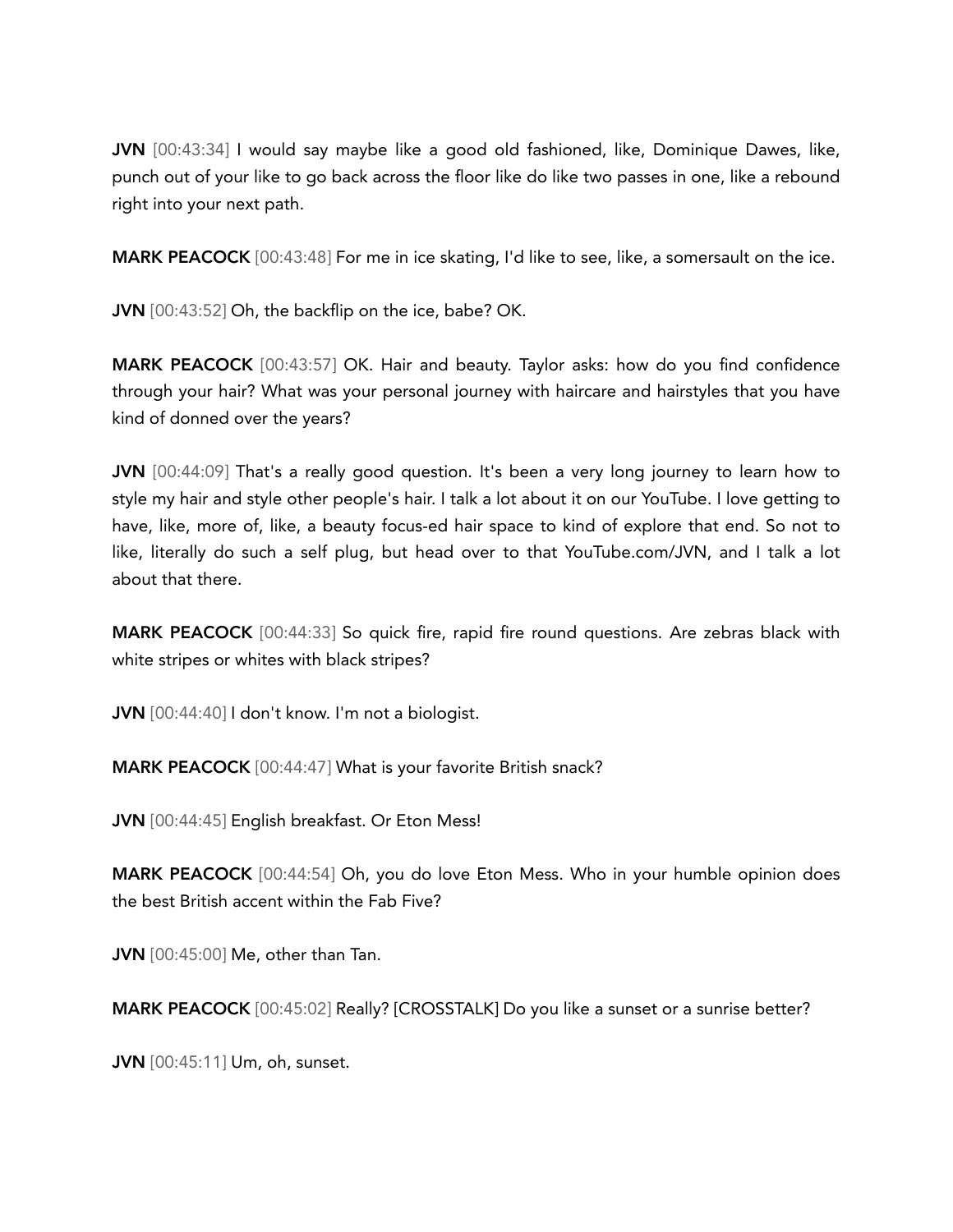MARK PEACOCK [00:45:13] Why do you think people often open their mouths, when applying mascara.

JVN [00:45:17] To concentrate?

MARK PEACOCK [00:45:19] In your book, I was shocked and proud to know that you spent some time in St. Louis, my hometown. Did you have a thought on IMO's pizza?

JVN [00:45:29] Oh yeah, it's really delicious. We love it. I think it's called IMO's and yeah, it's really good.

MARK PEACOCK [00:45:35] What kind of animal would you be if you could be any?

JVN [00:45:37] I think it would be a Springbok because I would be very gorgeous and I would run and jump very beautifully, but also have horns to fuck you up and the Springboks don't have horns. Then I would just be one because they're really pretty. I can't remember they have horns or not.

MARK PEACOCK [00:45:50] OK, so former guest Dr. Jessica Hernandez asks, What is your favorite dessert?

JVN [00:45:58] Oooh, ummm, uh, cinnamon rolls!

MARK PEACOCK [00:46:09] OK, so this is cute. So, Evie, age eight asks turtles or dolphins?

JVN [00:46:16] Aww! And dolphins, turtles and dolphins!

MARK PEACOCK [00:46:22] No, it's turtles or dolphins.

JVN [00:46:23] And! I'm going to blow Evie's mind, and! It doesn't have to be or, it can be both, we don't have to choose.

MARK PEACOCK [00:46:28] So, last few questions. What advice would you give to people looking to spark that curiosity?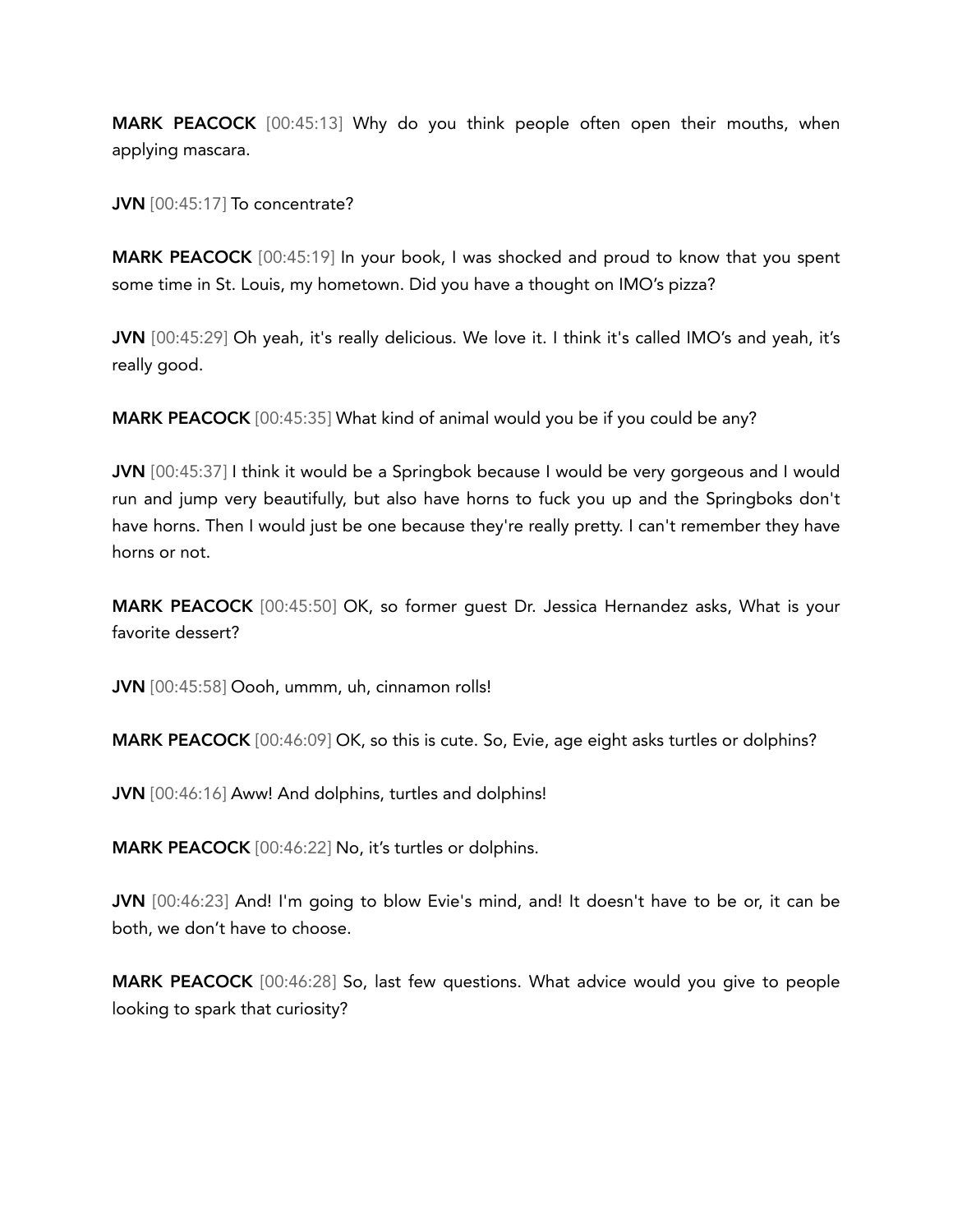JVN [00:46:33] I think it's about giving yourself the permission to follow the curiosity. And when you get curious about something, like, go find the answer, like, don't be like, "Oh, I've got to do this or that or whatever." Just, like, allow yourself to follow your curiosity.

MARK PEACOCK [00:46:45] Yeah. And how can people support your work on TV, podcast, and beyond?

JVN [00:46:49] Well, first, I mean, I think givers are listening to this part of the podcast, like, I love you so much, you are clearly supporting my work and you are really doing the most. So I love you so much for listening and for supporting it. And I think as far as the TV goes, sharing about Getting Curious and helping more people to get their eyes on it and watch a few episodes will be really helpful.

## MARK PEACOCK [00:47:10] What's next for the podcast?

JVN [00:47:12] More of this gorgeous fact-finding information that we were doing, I got to give it up to Zahra Crim, our new associate producer, and Erica Getto, our executive producer who is doing such good work and are really just coming through, just helping me to create helping us to create this incredible show. I feel, I'm so proud of our work and I'm so proud of the work that we put into this to this podcast week in and week out, so hopefully more of our outstanding work is what's next for the podcast

MARK PEACOCK [00:47:40] And what's next for you.

JVN [00:47:42] And what's next for me is being a good life partner to you and being a good business person and taking good care of you in here and taking good care of myself and just trying to keep doing a good job with the opportunities that I've been given. So my own yogini recess would be that I love you all and thank you so much for listening and supporting the podcast and telling your friends and your family about it and supporting the show. And thank you to my husband for being such a good substitute guest host for this episode of Getting Curious. I love you all so much. Please talk about Getting Curious the TV show and the podcast if you like it, you can hashtag #GettingCurious, and we just appreciate your love and support so much. Thanks for coming this week, and we'll see you next time on Getting Curious.

You've been listening to Getting Curious with me, Jonathan Van Ness, and my very special gorgeous special guest host–